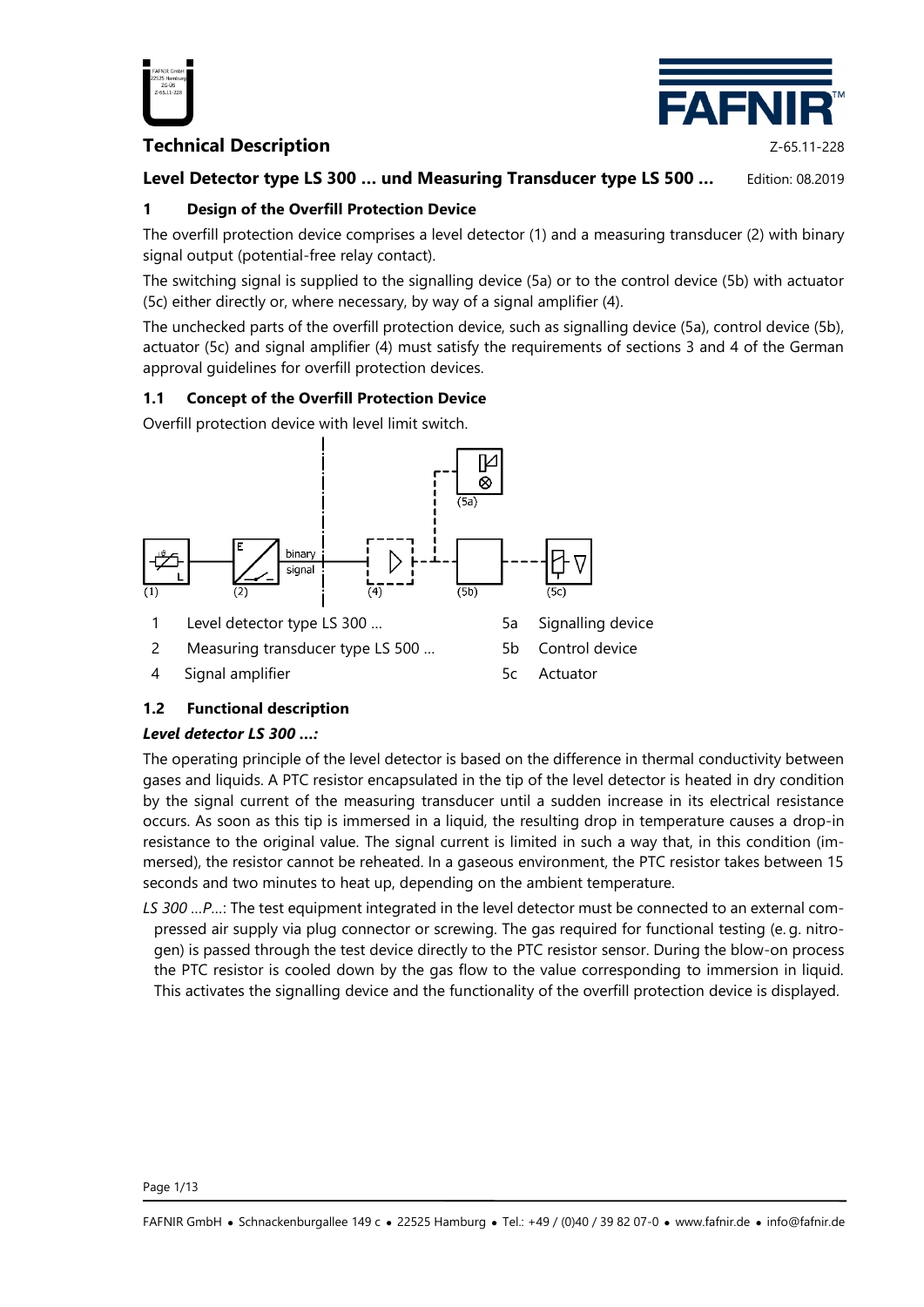



#### *Measuring transducer LS 500 …:*

In the measuring transducer, the changes in resistance of the PTC resistor are converted to relay switching signals with binary signal output. The PTC resistor operation is continuously monitored by a scanner integrated in the measuring transducer. The characteristics of the PTC resistor (heating and cooling behaviour) are checked several times each second without effect on the measuring process. This ensures that any PTC resistor that is no longer operationally reliable, e. g. due to external causes (corroded probe sleeve), can be detected instantly and signalled by a response of the overfill protection device's alarm system.

The electrical readiness for operation of the measuring transducer is indicated by a green LED (power). The blue LED (scanner) signals the heating up of the PTC resistor.

A relay deactivation occurs at cooled down level detector tip as well as dysfunction (detection by the scanner), power failure, short circuit and line break in the connection between level detector and measuring transducer. This is indicated by the disappearance of the yellow LED (sensor).

To control the function of the entire overfill protection device the measuring transducer can be fitted with a test button. Whenever this button is pressed, the heat output of the PTC resistor is reduced so much that it cools down (equivalent to a submerged sensor) and the alarm system is triggered.

*LS 500 H Duo*: This type allows the connection of two level detectors.

- *LS 500 … S*: For these types, a fault relay and a red LED (error) are available. In case of interruption or short-circuit of the signal line from the level detector to the measuring transducer, the relay energizes and the LED is on.
- *LS 500 … Z*: For these types, there is a second sensor relay available.
- *LS 500 H SIL*: For this type, there are also a SIL error relay (changeover contact) and two red LEDs (Error and SIL Error) available. In the event of a short circuit or line break, the error LED lights up. If an error is detected by the test electronics, the SIL error relay is activated and the "SIL Error" LED lights up. In addition, the "Error" LED starts blinking.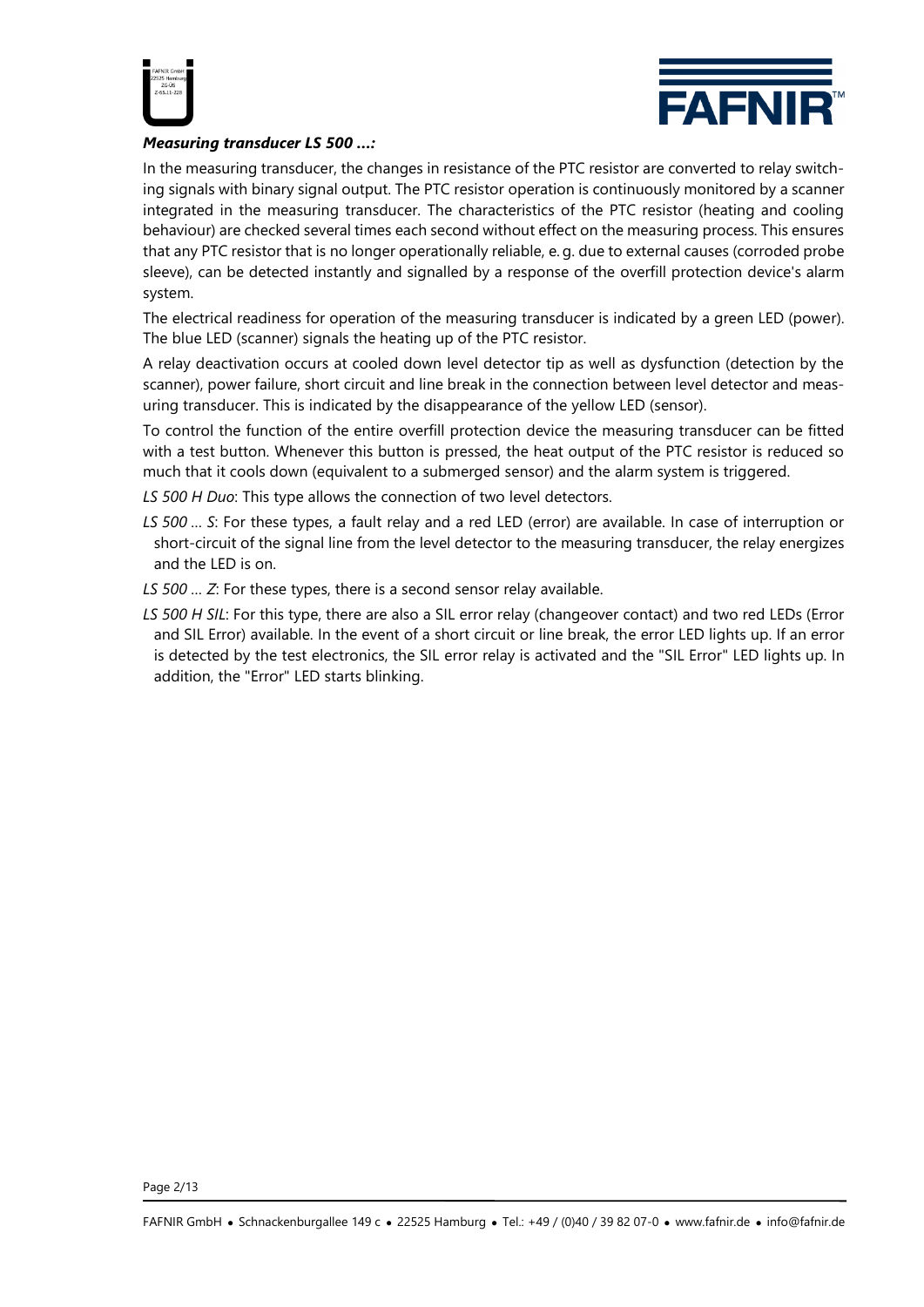



#### **1.3 Type codes**

*Level detector LS 300 …:*

| <b>Type</b> | <b>Process</b><br>connection | <b>Sensor</b><br>tube     | <b>Test</b><br>connection                   | <b>Overvoltage</b><br>protection | Tempera-<br>ture range | <b>Option</b>                                |                                                 |
|-------------|------------------------------|---------------------------|---------------------------------------------|----------------------------------|------------------------|----------------------------------------------|-------------------------------------------------|
|             |                              |                           |                                             |                                  |                        | Duo                                          | Dual sensor                                     |
|             |                              |                           |                                             |                                  |                        | <b>Steck</b>                                 | Plug connection                                 |
|             |                              |                           |                                             |                                  |                        | <b>Tantal</b>                                | Sensor made of tantalum                         |
|             |                              |                           |                                             |                                  |                        | Trio                                         | Triple sensor                                   |
|             |                              |                           |                                             |                                  |                        |                                              | Normal -25 °C  +50 °C (T <sub>a</sub> ≤ +80 °C) |
|             |                              |                           |                                             |                                  | H                      | High                                         | -25 °C  +80 °C                                  |
|             |                              |                           |                                             |                                  | <b>HH</b>              |                                              | Highest -10 °C  +110 °C                         |
|             |                              |                           |                                             |                                  | L                      | Low                                          | -40 °C  +50 °C (T <sub>a</sub> $\leq$ +80 °C)   |
|             |                              |                           |                                             |                                  |                        | Without overvoltage protection               |                                                 |
|             |                              |                           |                                             | $\cup$                           |                        |                                              | With (sensor head only in Zone 1 resp. EPL Gb)  |
|             |                              |                           |                                             | Without                          |                        |                                              |                                                 |
|             |                              |                           | P                                           |                                  |                        | With test connection and without check valve |                                                 |
|             |                              |                           | <b>PR</b>                                   |                                  |                        | With test connection and with check valve    |                                                 |
|             |                              |                           | Standard, e.g. $\varnothing$ = 10 mm        |                                  |                        |                                              |                                                 |
|             |                              | <b>Bn</b>                 | $n = \emptyset$ in mm                       |                                  |                        |                                              |                                                 |
|             |                              | <sub>S</sub>              | "Heavy" version, e.g. $\varnothing$ = 24 mm |                                  |                        |                                              |                                                 |
|             |                              | $\mathsf{X}$              | Flexible sensor tube                        |                                  |                        |                                              |                                                 |
|             |                              | Without (special version) |                                             |                                  |                        |                                              |                                                 |
|             | E                            | Screw-in unit             |                                             |                                  |                        |                                              |                                                 |
|             | F                            | Flange                    |                                             |                                  |                        |                                              |                                                 |
| LS 300      | Level detector               |                           |                                             |                                  |                        |                                              |                                                 |

Table 1.3a: Type code for level detector LS 300 …

### *Measuring transducer LS 500 …:*

| <b>Type</b> | <b>Design</b>        | <b>Overfill</b><br>protection | <b>Electrical</b><br>design |                                                                          |
|-------------|----------------------|-------------------------------|-----------------------------|--------------------------------------------------------------------------|
|             |                      |                               |                             | One control relay (potential-free changeover contact)                    |
|             |                      |                               | <b>Duo</b>                  | Only H: Two sensor circuits                                              |
|             |                      |                               | S                           | One additional error relay                                               |
|             |                      |                               | Z                           | Second control relay                                                     |
|             |                      | (Mono)                        |                             | Designation "Mono" only for H and if no additions follow                 |
|             |                      | <b>SIL</b>                    |                             | Only mounting rail housing; with SIL 2 certificate; no further additions |
|             |                      | Plug-on enclosure             |                             |                                                                          |
|             | H                    |                               |                             | Mounting rail housing with communication via RS-485                      |
| LS 500      | Measuring transducer |                               |                             |                                                                          |

Table 1.3b: Type code for Measuring transducer LS 500 …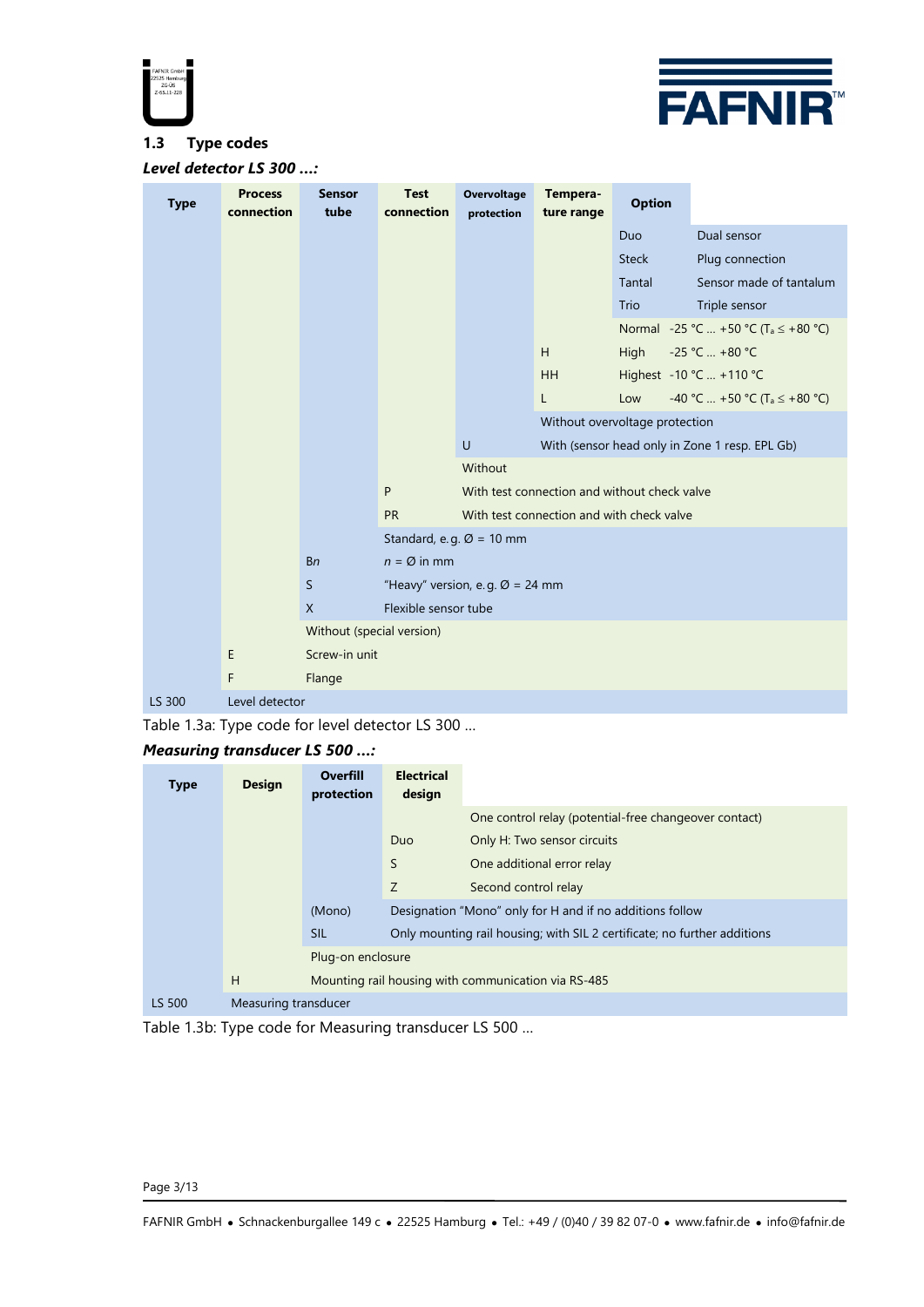



Connection housing

Potential equalization ter-

Cable gland

minal

Flange

Probe tube, e. g. Ø10

Protective sleeve,

**1.4 Dimension sheets and technical data**

#### *Level detector LS 300 …:*

*Dimensions*





 $\begin{bmatrix} \phantom{-} \end{bmatrix}$ 

Page 4/13

FAFNIR GmbH • Schnackenburgallee 149 c • 22525 Hamburg • Tel.: +49 / (0)40 / 39 82 07-0 • www.fafnir.de • info@fafnir.de

optionally without

Response point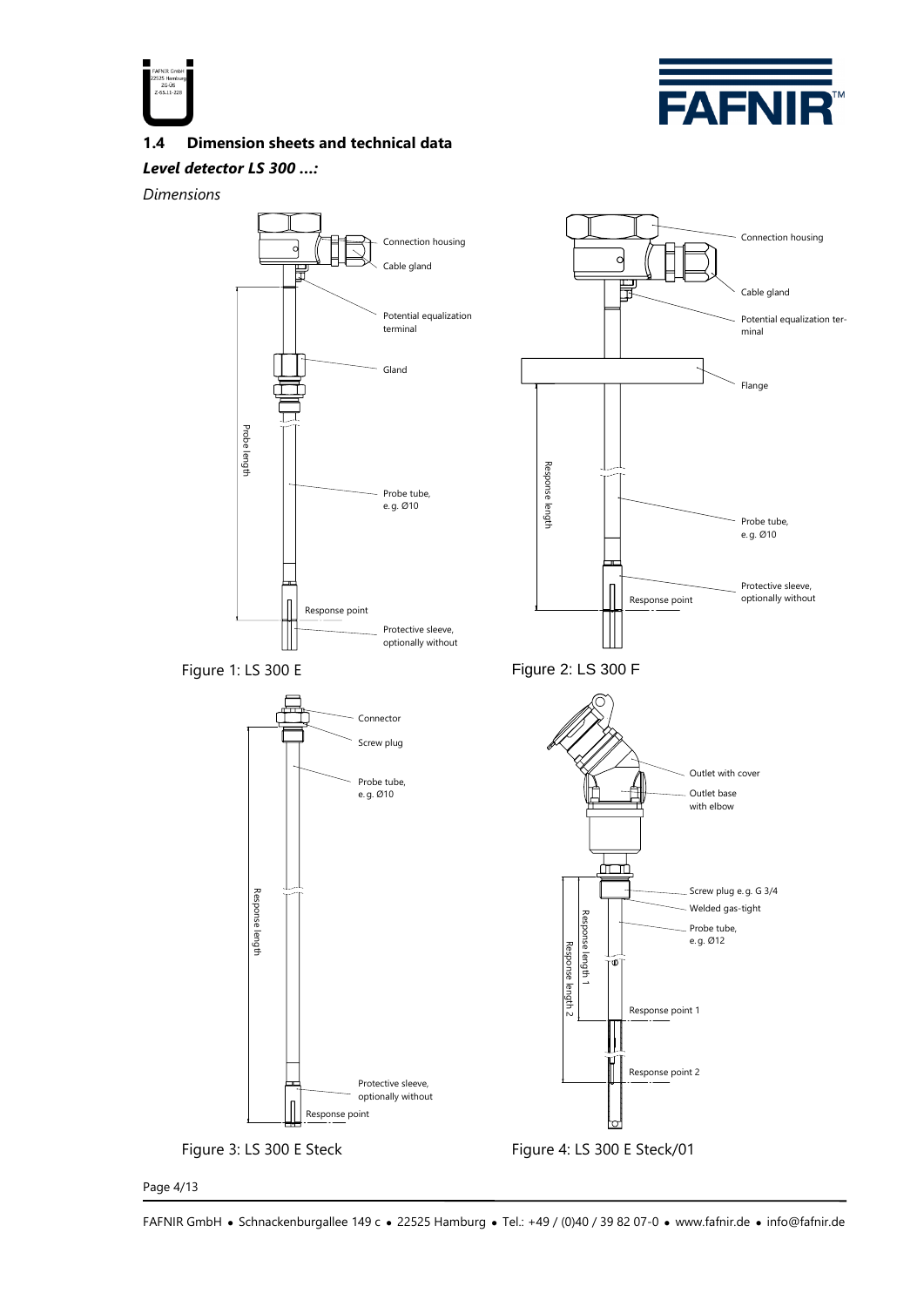





Page 5/13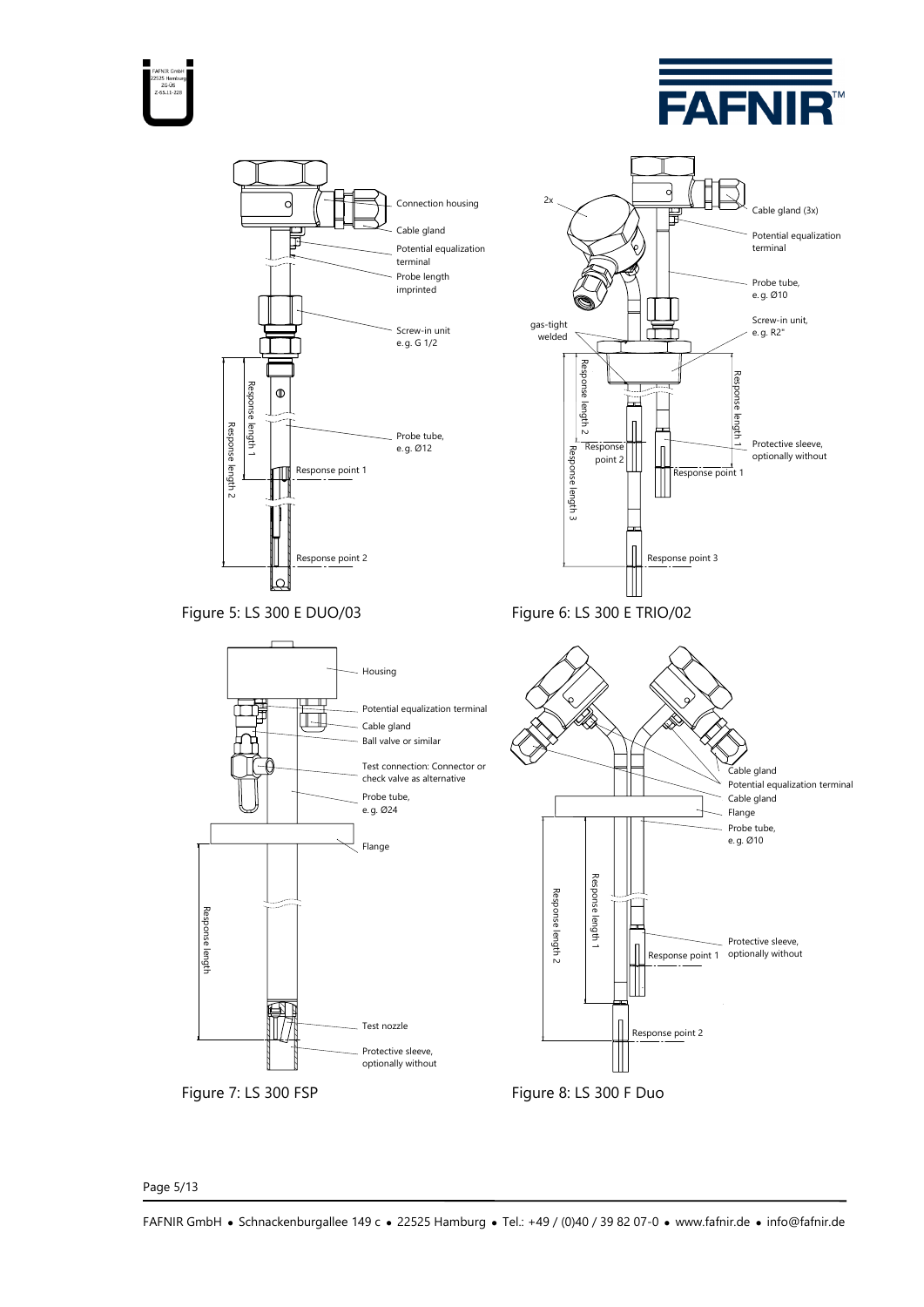

# *Level detector circuit*

Only for connection to the measuring transducer type LS 500 …

#### *Temperatures*

|                  | Media temperature $T_F$            | Ambient temperature T <sub>a</sub> |  |
|------------------|------------------------------------|------------------------------------|--|
| Standard         | $-25$ °C  +50 °C                   | $-25$ °C  +80 °C                   |  |
| High (H-Typ)     | $-25$ °C  +80 °C                   |                                    |  |
| Highest (HH-Typ) | $-10\degree$ C $+110\degree$ C $-$ |                                    |  |
| Low $(L-Typ)$    | $-40 °C = +50 °C$                  | $-40$ °C $$ +80 °C                 |  |

#### *Pressures*

| Standard                                   | 0 bar  3 bar   |  |  |
|--------------------------------------------|----------------|--|--|
| Special version                            | 0 bar  25 bar  |  |  |
| Heating times                              |                |  |  |
| at $T_a = -20 °C$                          | < two minutes  |  |  |
| at $T_a = +60 °C$                          | $<$ 15 seconds |  |  |
| Housing protection (according to EN 60529) |                |  |  |
| LS 300.                                    | > 1P67         |  |  |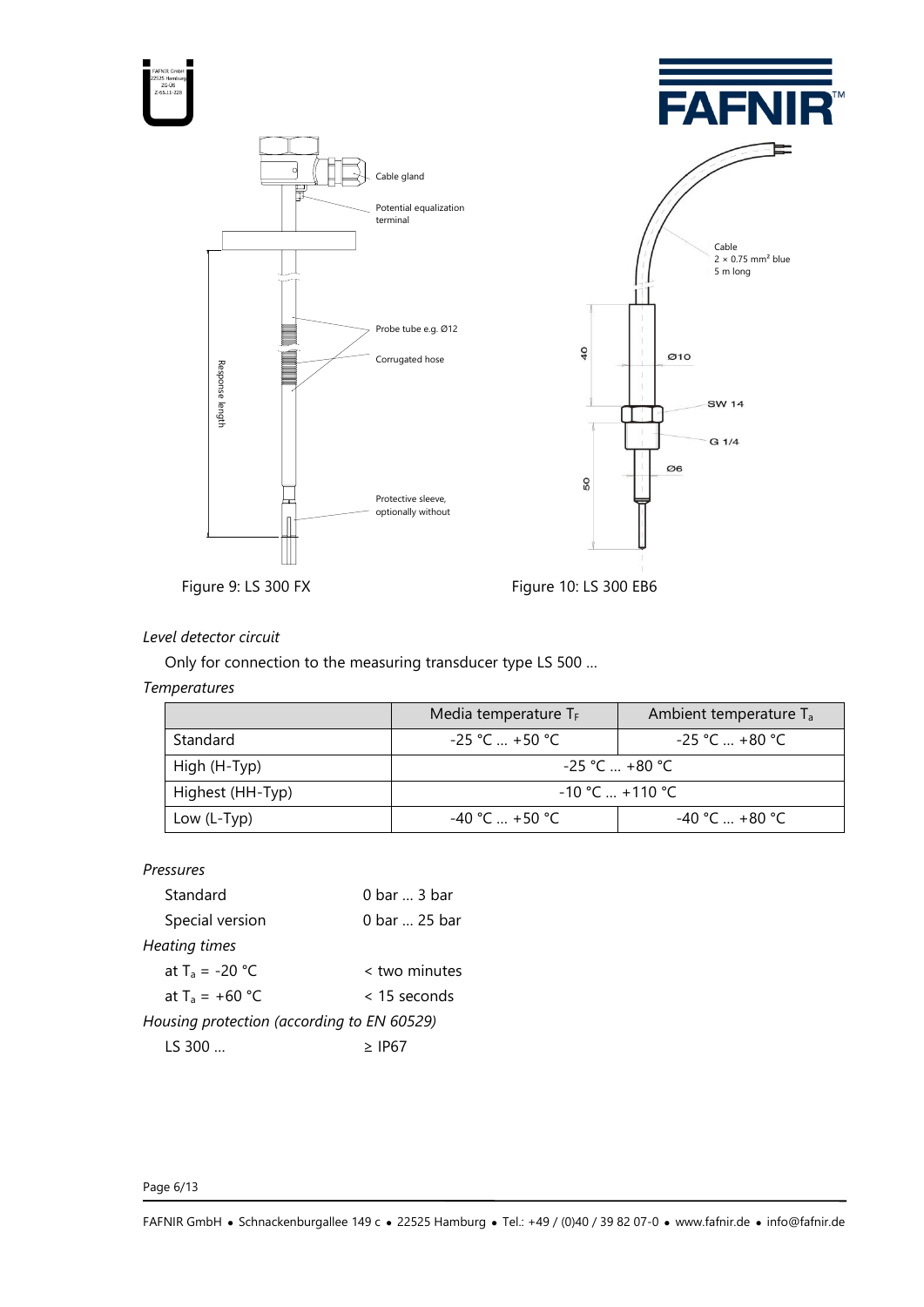



*Measuring transducer LS 500 …:*

*Dimensions*

There are two different housing designs:

*Wall mounting housing*

This design has the dimensions (H $\times$ W $\times$ D) 150 mm  $\times$  75 mm  $\times$  110 mm.



Figure 1.4k: Measuring transducer LS 500 S in wall mounting housing *Mounting rail housing*

This design has the dimensions (H $\times$ W $\times$ D) 114,5 mm  $\times$  22,5 mm  $\times$  99 mm.



Figure 1.4l: Measuring transducer LS 500 H … in mounting rail housing *Power supply*

*Type LS 500 …*

U = 24 V<sub>AC</sub> / 115 V<sub>AC</sub> / 230 V<sub>AC</sub> ± 10 %, 40 Hz ... 60 Hz, < 4 VA, or  $U = 24 V_{DC} \pm 20 \%$ , < 5 W *Type LS 500 H …*  $U = 23 V_{DC} ... 30 V_{DC} < 8 W$ *Level detector circuit* Only for connection to the level detector type LS 300 …

*Output circuit*

| AC. | U ≤ 250 V; I ≤ 5 A; P ≤ 100 VA; cos $\varphi$ ≥ 0.7 |
|-----|-----------------------------------------------------|
| DC  | U ≤ 250 V; I ≤ 5 A; P ≤ 100 W                       |

When using the measuring transducer type LS 500 H SIL with a level detector in the hazardous area, the maximum voltage for the contacts of the sensor relay is reduced to 42  $V_{AC}$  or 60  $V_{DC}$ .

Page 7/13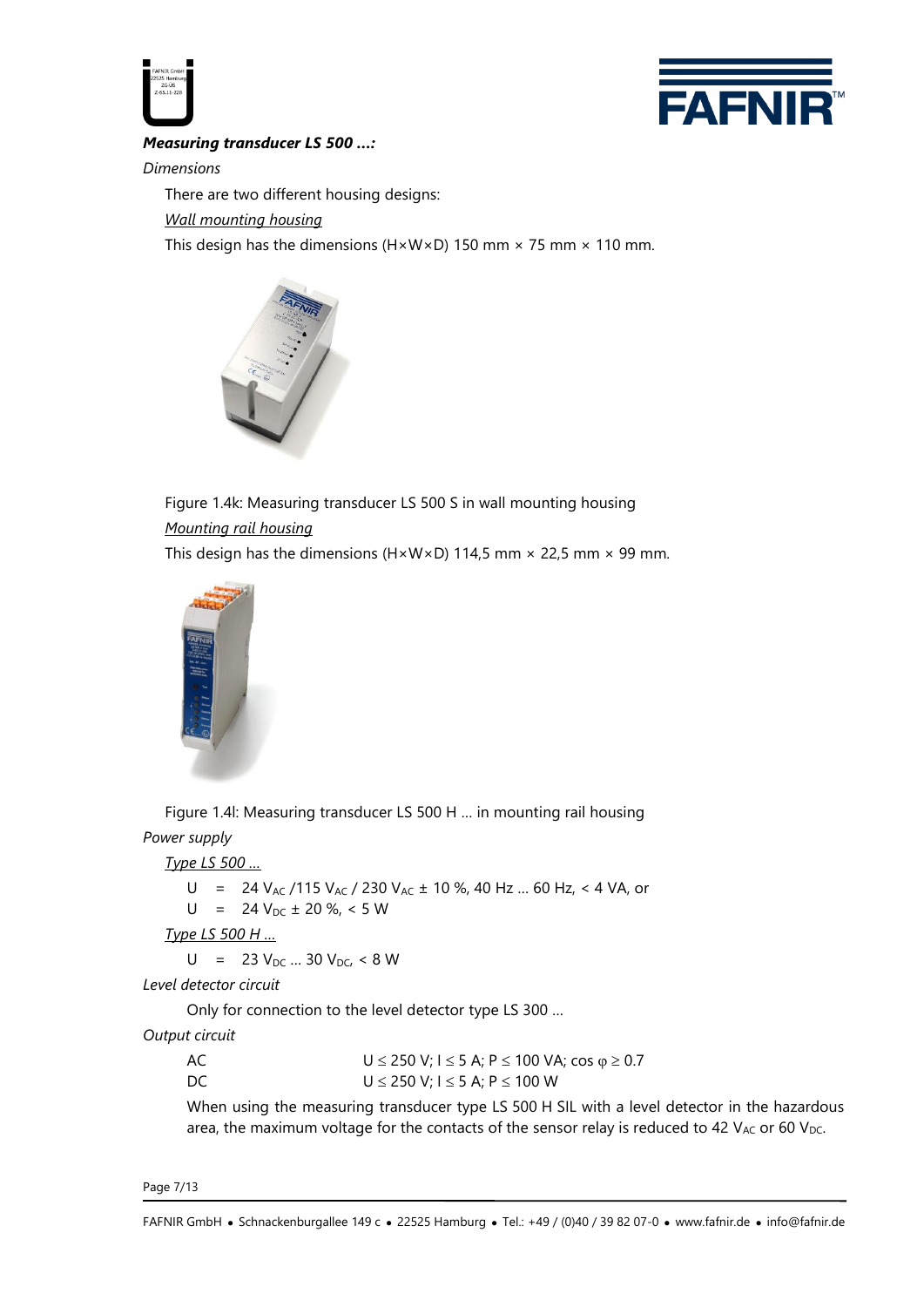



#### *Temperatures*

Ambient temperature -25 °C … +50 °C *Housing protection (according to EN 60529)*

| Plug-on housing       | IP40             |
|-----------------------|------------------|
| Mounting rail housing | IP <sub>30</sub> |

# **2 Material of level detector**

All components coming into contact with media are made of stainless steel no. 1.4571 (316Ti), Hastelloy C4 (2.4610), Hastelloy B (2.4617) or Hastelloy C22 (2.4602). Flanges can be made of steel with plated sealing surfaces of stainless steel no. 1.4571 (316Ti), Hastelloy C4 (2.4610), Hastelloy B (2.4617) or Hastelloy C22 (2.4602).

Special materials:

| <b>Material</b>                                               | <b>Wetted parts made of</b>  |
|---------------------------------------------------------------|------------------------------|
| From 1.4301 (304) up to 1.4571 (316Ti) without 1.4305 (303)   | Stainless steel              |
| B-2 (2.4617), C-4 (2.4610), or C-22 (2.4602)                  | Hastelloy                    |
| Tantalum (sensor tip) and stainless steel with E-CTFE coating | Tantalum and Halar           |
| Tantalum (sensor tip) and stainless steel                     | Tantalum and stainless steel |
| Tantalum                                                      | Tantalum                     |

Table 2: Special materials for components of level detector LS 300 … coming into contact with media

### **3 Area of application**

The level detector type LS 300 … and measuring transducer type LS 500 … as level limit switch of overfill protection device for containers to store water-polluting liquids.

Level detector type LS 300 … is operated according to the following conditions in containers for storing flammable and non-flammable water-polluting liquids, from which no permanent adhesions are expected.

a) Atmospheric conditions

| Temperature: | $-20$ °C  +60 °C  |
|--------------|-------------------|
| Pressure:    | 800 mbar  1,1 bar |

b) Different conditions

Liquid temperature

| Normal temperature:                       | $-25$ °C  +50 °C |  |  |
|-------------------------------------------|------------------|--|--|
| High temperature "H":                     | $-25$ °C  +80 °C |  |  |
| Highest temperature "HH": -10 °C  +110 °C |                  |  |  |
| OPressure                                 |                  |  |  |
| Standard pressure range: 0 bar  3 bar     |                  |  |  |
| Special version:                          | 0 bar  25 bar    |  |  |
|                                           |                  |  |  |

Deviations such as 0 °C … +85 °C are indicated on the type plate.

If the sensor tip is cooled down due to strong sprays or strong gas flow, a premature shutdown occurs. One remedy against strong gas flow is to retrofit a protective probe sleeve.

Page 8/13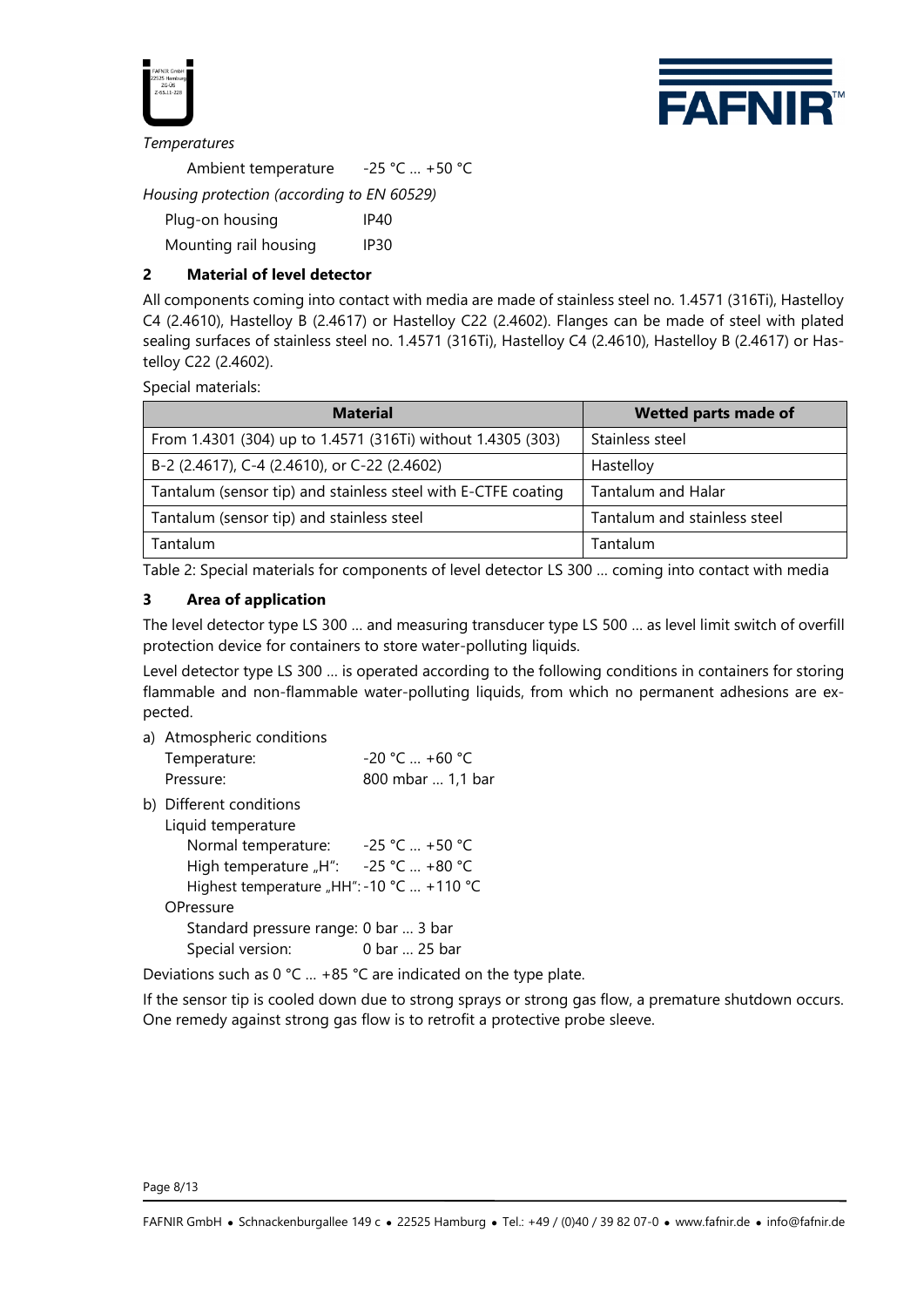



# **4 Fault and error messages**

### *Level detector LS 300 …:*

Corrosion monitoring is not required since the level detector is constantly being tested and monitored by the measuring transducer. The integrated scanner in the measuring transducer checks the PTC resistor in the level detector several times during a second, at the start and during the entire filling period. This process is indicated on the measuring transducer by blinking of the blue LED. Queried is the typical characteristic of the PTC resistor during heating up and cooling down. A dysfunction of the PTC resistor due to corrosion of the probe sleeve is detected and signalled as an alarm signal of the overfill protection device. Faults such as short circuit and cable breakage due to corrosion are immediately detected and signalled.

### *Measuring transducer LS 500 …:*

During power failure, failure of the device fuse, non-functioning sensor elements, interruption or short circuit of the signal line from the level detector to the measuring transducer, the sensor relay in the measuring transducer releases and switches the sequential circuit (opening relay is the same as: "Response level" of overfill protection device has been reached).

- *LS 500 … S:* In addition to the relay control described, the error relay activates during an interruption or short circuit of the signal line from the level detector to the measuring transducer. At the same time the red "Error" LED lights up. In case of a short circuit additionally the blue "Scanner" LED lights up.
- *LS 500 H SIL*: In addition to the previously described relay control, the "Error" LED lights up during an interruption or short circuit of the signal line from the level detector to the measuring transducer. If an error is detected by the test electronics (SIL fault), the SIL error relay is activated, the "SIL Error" LED lights up and the "Error" LED starts to flash. The measuring transducer can only be reset from the "SIL error" state to normal operation by interrupting the power supply.

### **5 Installation notes**

# *Level detector LS 300 …:*

The level detector must be installed in the container in a position where no liquid splashes or strong vapour flows would cause the overfill protection device to respond prematurely or cause faults. The level detectors should be installed as vertically as possible so that residual liquid can drip easily from the probe.

During all work on the container, the relevant safety and accident prevention regulations of the employers' liability insurance associations, as well as the rules and regulations of the Professional Associations for engineering and electrical technology, must be observed.

*Level detectors LS 300 …U… resp. overvoltage protection:*

For use in potentially explosive atmospheres, where a part of an intrinsically safe electric circuit in Zone 0 is installed in such a way that there is a risk of dangerous or damaging differences in potential within Zone 0, an overvoltage protection device must be installed. The overvoltage protection is required between every conductor of the cable, including the shield and the system, unless this conductor is already connected to the system. The overvoltage protection device must be installed outside, but as close to the border of Zone 0 as technically possible, preferably at up to 1 m.

The level detector LS 300 …U… is fitted with internal overvoltage protection. The sensor head must therefore be set up outside Zone 0. External overvoltage protection, e. g. BA 350-…, must be set up outside Zone 0. For the electrical connection (wire cross-section 4 mm²) from the housing to the container, an external potential equalization terminal is provided.

Page 9/13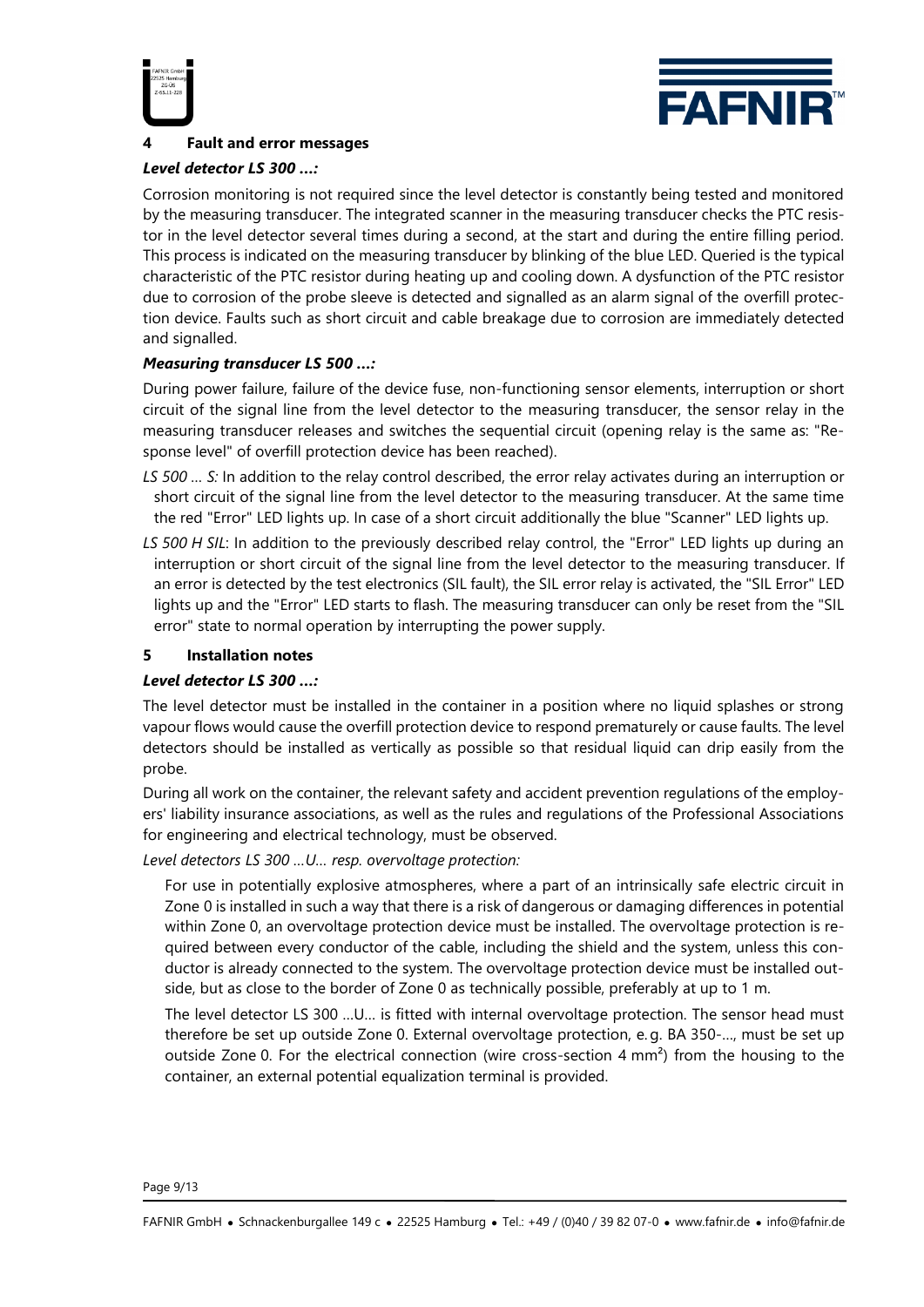



# *Measuring transducer LS 500 …:*

If measuring transducer LS 500 … is mounted outdoors, the housing protection class must be at least IP54.

The wiring must be carried out only with the power disconnected. Special local rules and regulations of relevant Professional Associations and Authorities must be observed (e. g. VDE in Germany). The maximum admissible cable length is 250 m for 0.5 mm<sup>2</sup>, 500 m for 1 mm<sup>2</sup> and 750 m for 1.5 mm<sup>2</sup>. Other cross-sections result in other maximum cable lengths. When using the overfill protection device in potentially explosive areas, the wiring from the level detector to the measuring transducer must be marked as intrinsically safe cable. For colour marking, a blue cable or blue marked cable is to be used. The measuring transducer must be installed outside the potentially explosive atmospheres/areas.

*Measuring transducer type LS 500 … in wall mounting housing*

The measuring transducer is suitable for wall mounting.



Figure 5a: Measuring transducer in wall mounting housing

*Measuring transducer type LS 500 H … in mounting rail housing*

The measuring transducer is intended for installation on a mounting rail.



Figure 5b: Measuring transducer in mounting rail housing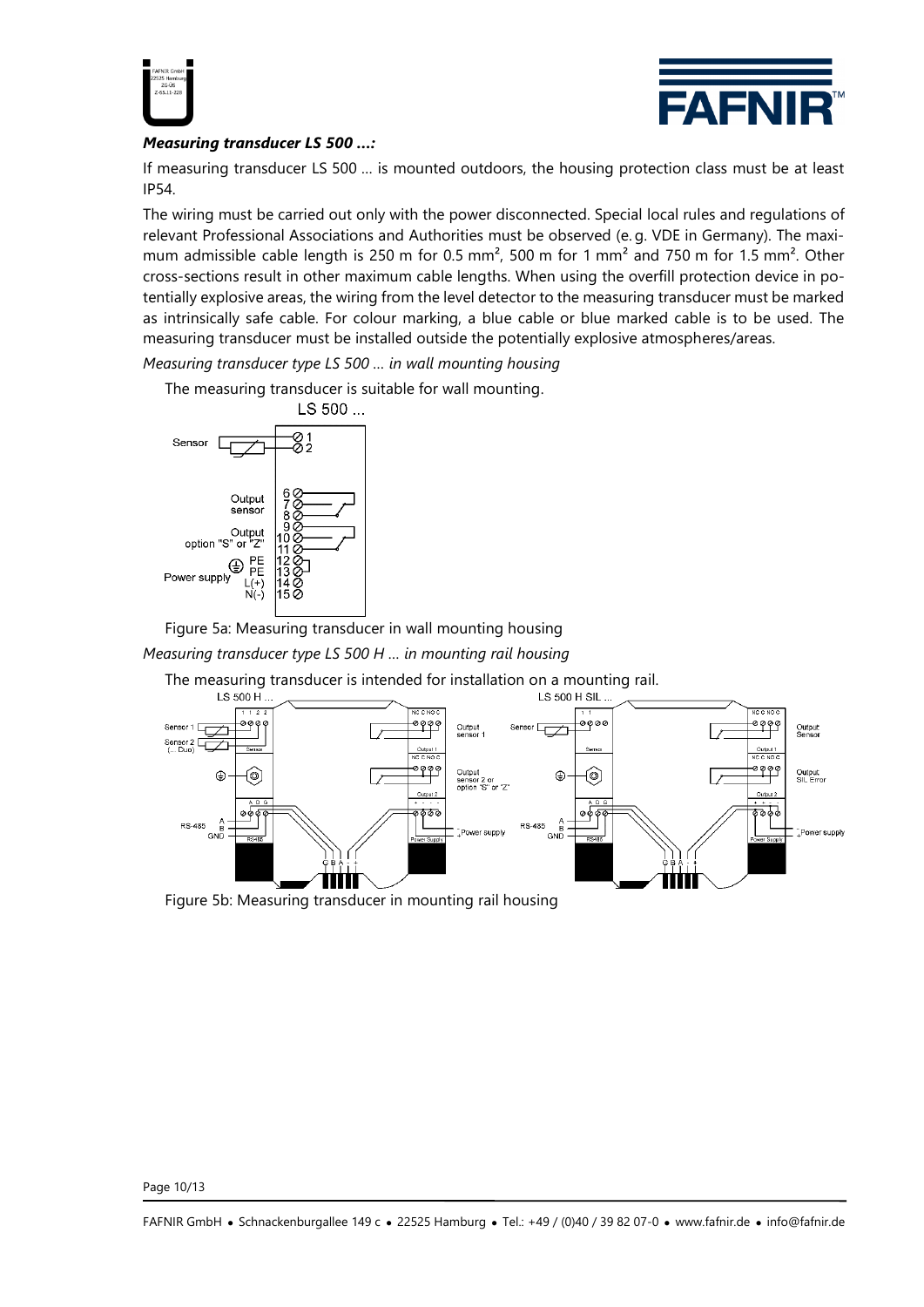



# **6 Setting instructions**

Based on the permissible filling ratio in the container, the response level (A) of the overfill protection device must be determined in accordance with Appendix 1 of the approval guidelines for overfill protection devices. The switch delay time of  $\leq 2$  s must be taken into consideration here.

The level detectors type LS 300 E… comprise a sensor tube with screw-in unit which projects height adjustable into the storage container. The respective sensor length is permanently impressed above the groove marking at the upper end of the sensor. The sensor length is a measure of the distance between the groove marking and the response point of the level detector. The response length (L) is calculated from the container dimensions and the response level and is set on the level detector as distance between the hexagon nut seat of the screw-in unit and the groove marking on the protective sleeve of the probe at the bottom end of the level detector. When installed, the correct adjustment of the response level can be checked with the control dimension (Y). Y is the distance between the groove marking on the upper end of the sensor tube and the hexagon nut seat of the screw-in unit. After subtracting the control dimension from the imprinted sensor length you get the result of the response length.



The response length (L) is calculated with

$$
L = (H - A) + S
$$

For a check, the response length (L) can be calculated without removing the level detector

 $L = Z - Y$ 

To fix the sensor tube, it is necessary to tighten the upper gland screw and the locking screw of the screwin unit. The screw-in thread must then be provided with a suitable resistant sealing material and screwed into the existing tank coupling.

Since the response length (L) of level detectors type LS 300 F… with flange is not variable (sensor tube welded with flange), this dimension must be determined precisely from the container dimensions prior to ordering and be specified. The response length is permanently impressed in the flange of the level detector.

Page 11/13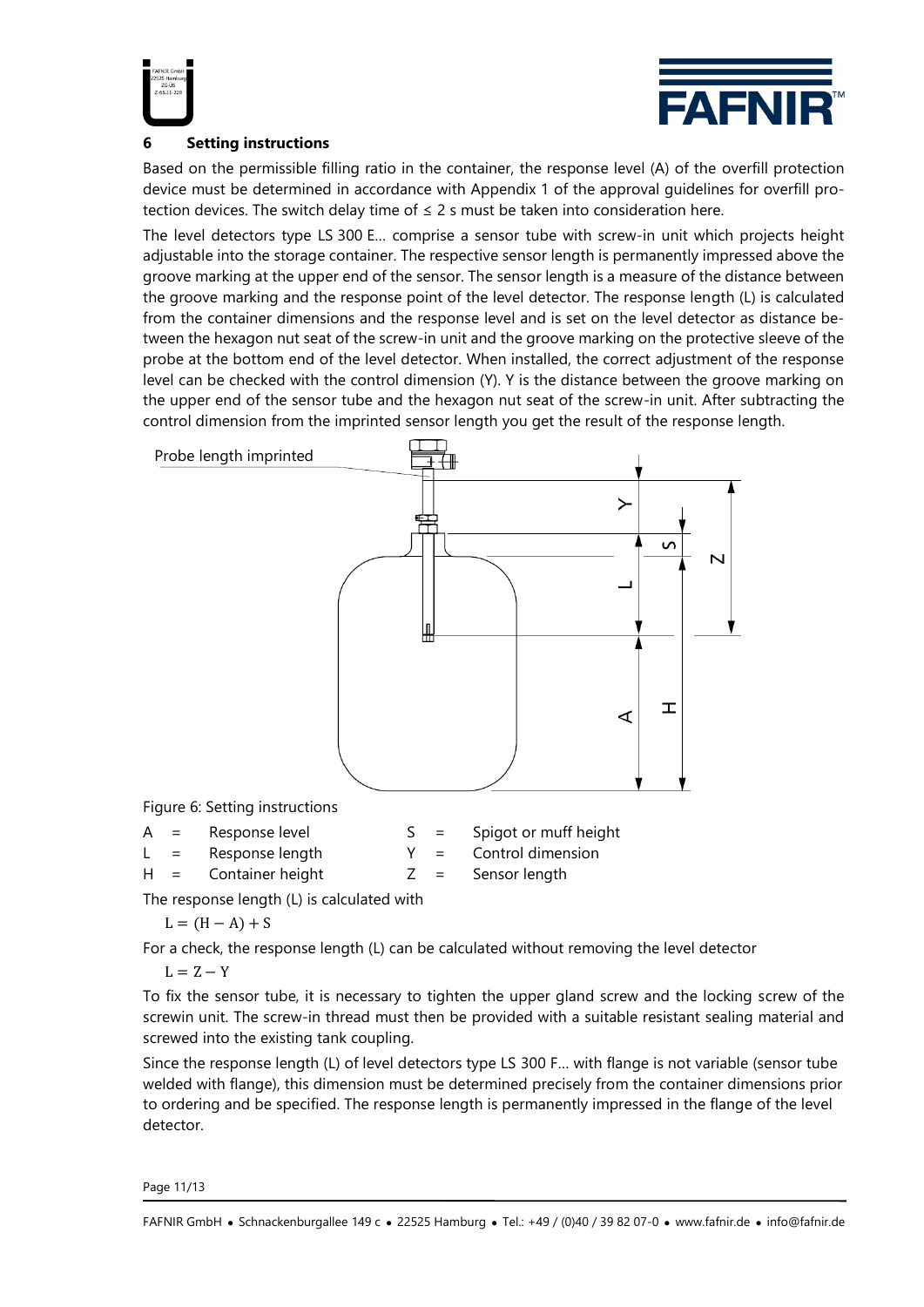



# **7 Instructions**

The level limit switch is generally maintenance-free when operated as intended.

Before commissioning, all system parts of the overfill protection device must be checked for correct connection and function. The electrical supply, as well of downstream devices, must be checked.

The general instructions for the devices being used must be observed.

# **8 Recurring inspections**

The functionality of the overfill protection device must be tested at reasonable intervals, but at least once a year. The operator shall be responsible for the type and frequency of inspection within the specified period.

The test must be conducted in such a way that proof is obtained of correct operation of the overfill protection device with all components interacting. This condition can be satisfied by allowing the liquid to reach the response level during a filling process. If filling to the response level is not practicable, the level detector should be caused to respond through simulation of the fill level or physical measuring effect by suitable means. If the functionality of the level detector / measuring transducer is demonstrable by other means (exclusion of function-impairing faults), the test can also be carried out by simulating the corresponding output signal.

### *Function test for level detectors without test connection:*

- a) Remove the level detector and immerse it in the stored liquid.
	- Shortly after the immersion  $( \leq 2 \text{ s})$  the relay in the measuring transducer must de-energize and thereby activate the signalling device.
- b) By filling the container up to response level A.

The filling process must be very closely monitored! The overfill protection and the downstream signalling devices must respond.

The test to determine whether the alarm system of the overfill protection device works in accordance with the closed-circuit principle or whether the monitoring of the sensor element functions, can be performed as follows:

a) Interrupt the auxiliary power supply of the measuring transducer.

The green LED of the measuring transducer must turn off and the downstream signalling devices must respond.

b) Interrupt or short-circuit the signal line between the level detector and measuring transducer. The level limit switch and the downstream signalling devices must respond.

# *Function test for level detectors with test connection type LS 300 …P…:*

To enable the test of level detectors type LS 300 …P…, an external compressed gas system must be connected to the test connection integrated in the level detector. This is carried out via a plug connector or screwed connection (version with check valve LS 300 …PR…). As additional protection to the container there is a ball valve on the test connection of the level detector behind the coupling or the check valve. The ball valve must be opened for the test process.

The gas is fed to the PTC resistor via the test connection. This cools the PTC resistor down to the value which corresponds to the immersion in liquid.

The functionality of the overfill prevention device is displayed by the activated signalling device.